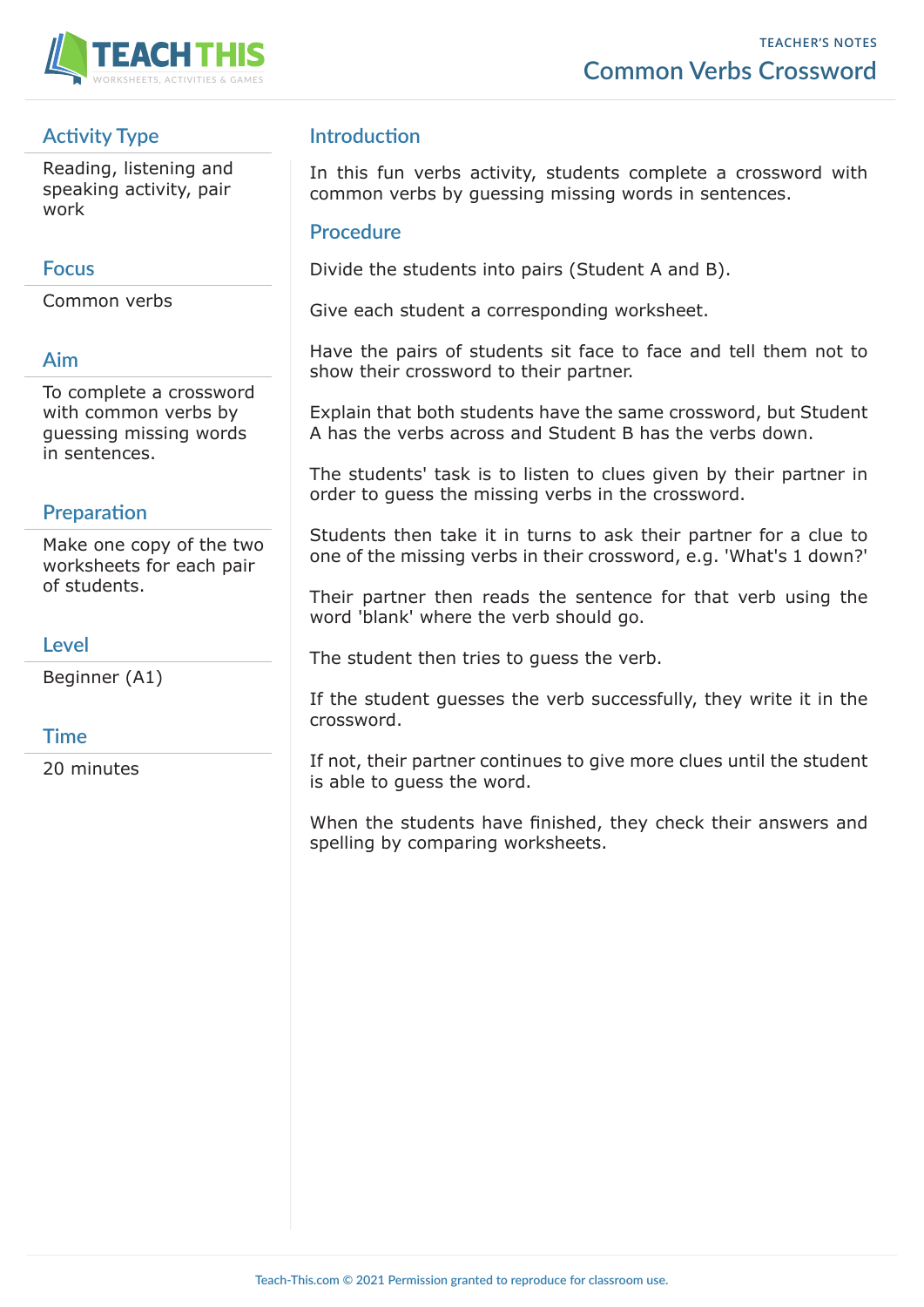# **Common Verbs Crossword**





**Student A**

- 7. They ............... coffee in the morning. (drink)
- 8. Can you ............... me? (hear)
- 9. The children ............... TV in the afternoon. (watch)
- 11. We will ............... trains at the next station. (change)
- 15. I ............... English and Spanish. (speak)
- 16. Do you ............... chocolate? (like)
- 17. I sometimes ............... fast food. (eat)
- 18. ............... one, get one free! (buy)
- 20. I can't ............... my keys. (find)
- 21. I will ............... you in class tomorrow. (see)